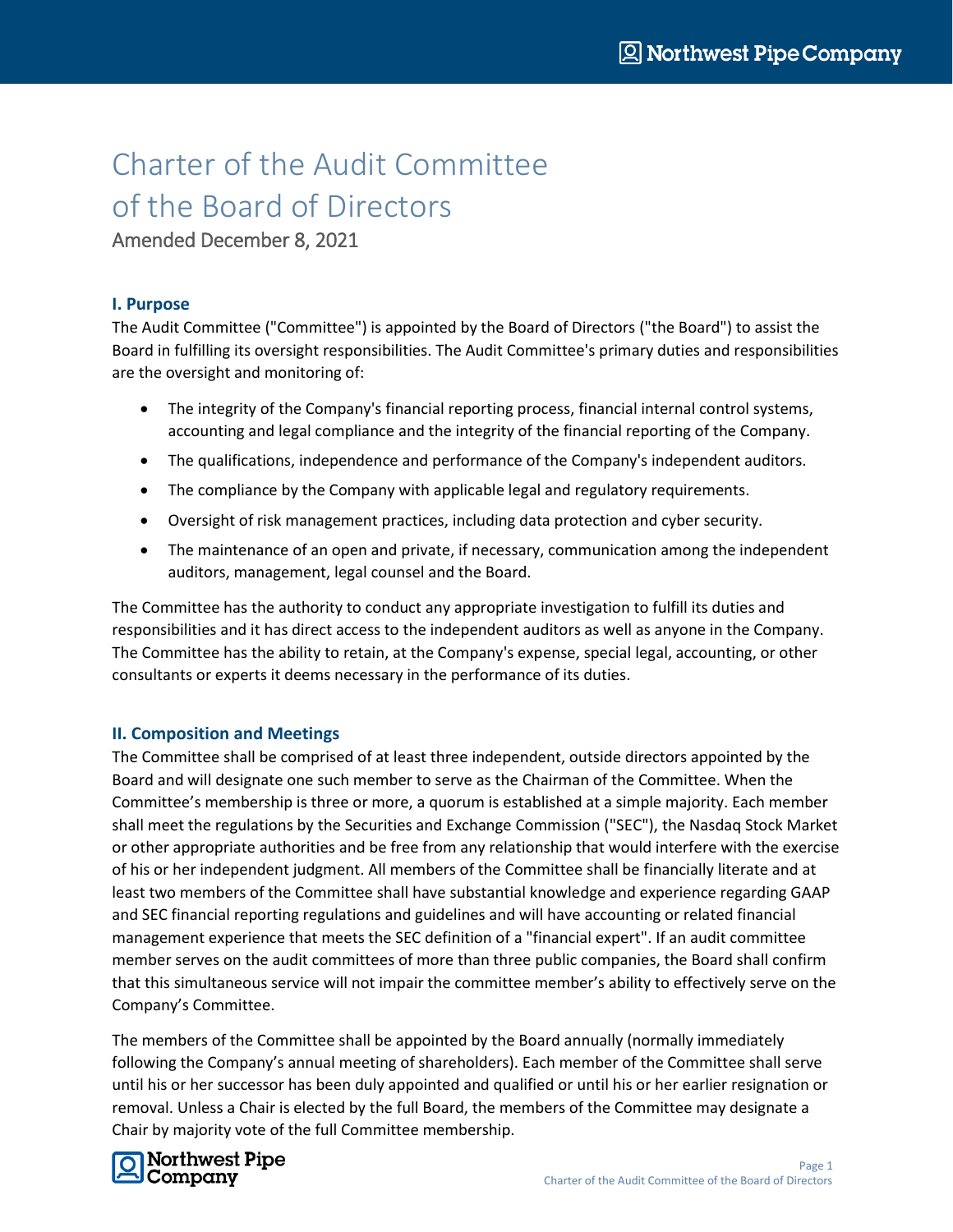The Committee shall meet as necessary to enable it to fulfill its responsibilities and duties as set forth herein. The Committee shall report its actions to the Board and keep written minutes of its meetings which shall be recorded and filed with the books and records of the Company.

At each meeting the Committee will have the opportunity to meet privately in executive session with management, the independent auditors and as a committee to review and resolve any matters that the Committee or each of these groups believes should be discussed. The Committee may meet as many additional times as the Committee deems necessary or appropriate to exercise active and effective oversight. The Committee may request any officer or employee of the Company, the Company's outside counsel, the Company's internal auditors or independent accountants to attend a meeting of the Committee or to meet with any members of, or consultants to, the Committee.

#### **III. Responsibilities and Duties**

#### **A. Review Procedures**

- 1. Review and assess the adequacy of this Charter at least annually. Submit the charter to the Board for approval and have the document published in accordance with the regulations of the SEC.
- 2. Review and discuss with management the Company's earnings press releases, as well as financial information and earnings guidance provided to analysts and rating agencies, if any.
- 3. On at least a quarterly basis:
	- Review management's financial expected reporting timeline.
	- Review required communications by the independent auditors.
	- Discuss any significant recommendations that the independent auditors may have and receive follow-up reports on remediation actions.
- 4. On at least an annual basis:
	- Review with the Company's counsel and independent auditors, any legal matters that could have a significant impact on the organization's financial statements, the Company's compliance with applicable laws and regulations, and inquiries received from regulators or governmental agencies.
	- Review with the independent auditors the Company's internal control program (procedures, personnel, adequacy and effectiveness) including the results of their work to audit the Company's internal control over financial reporting based on the criteria established in Internal Control – Integrated Framework (2013) issued by the Committee of Sponsoring Organizations of the Treadway Commission ("COSO") and elicit any recommendations for the improvement of the Company's internal control program.
	- Review policies required by the appropriate regulatory agencies.
	- Discuss significant financial risks and exposures and steps management has taken to monitor, minimize and report such risks and exposures.
	- Perform a self-assessment of Audit Committee performance.

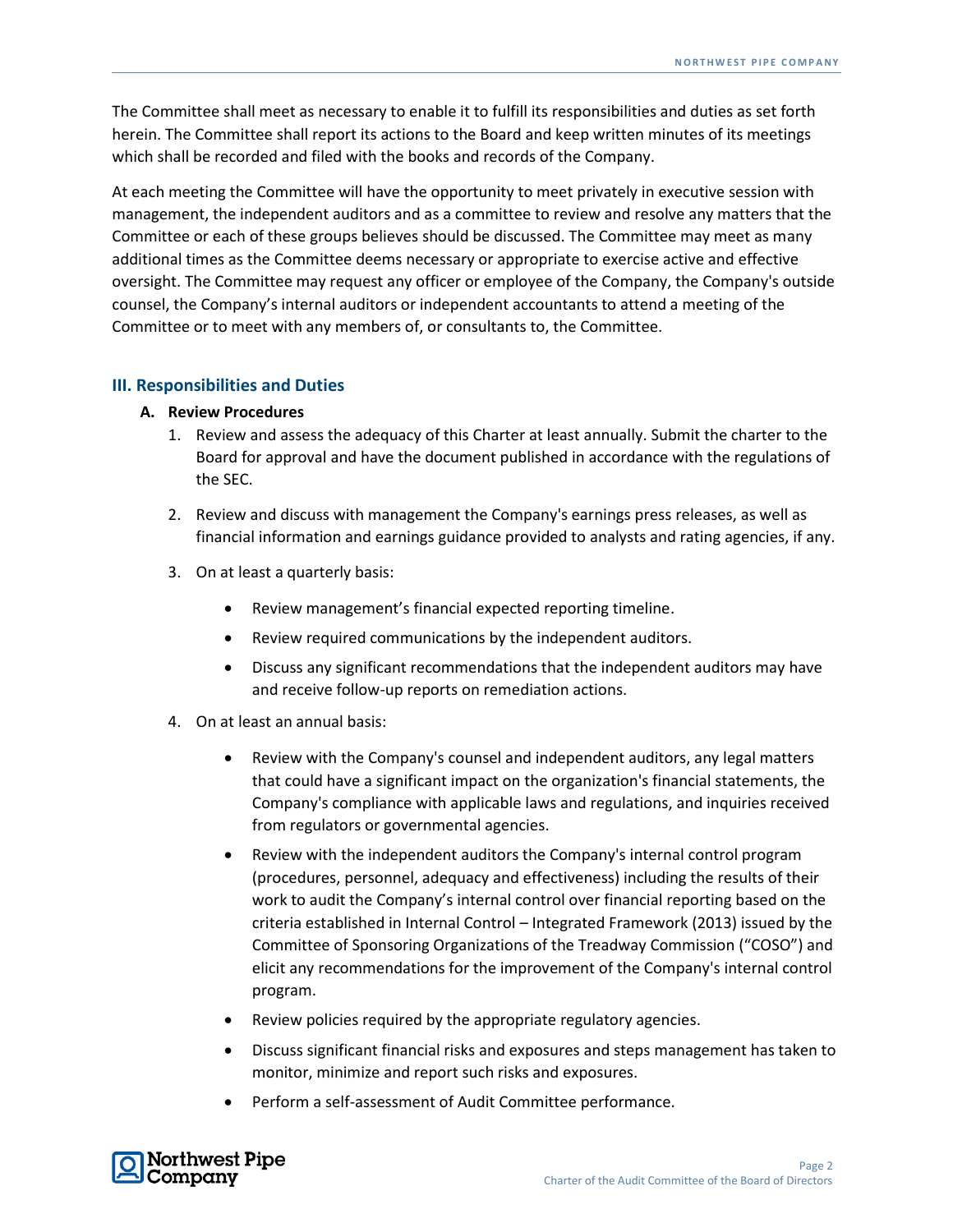Review policies regarding the Company hiring employees and former employees of the independent auditor.

#### **B. Financial Reporting Process**

In consultation with management and the independent auditors, review and discuss:

- 1. The Company's internal controls. The Committee will review and discuss the Company's disclosure controls and procedures, and the quarterly assessments of such controls and procedures by the Chief Executive Officer and the Chief Financial Officer. Review significant findings prepared by the independent auditors together with management's responses.
- 2. Critical accounting and reporting principles, practices and policies applied by the Company in preparing its financial statements, including areas where estimates and significant judgments may affect the financial results, specifically including revenue recognition guidance for construction-type and production-type contracts, and any recommendations to improve existing practices. Review any major issues identified by the independent auditors during the review of critical accounting and reporting principles, practices and policies.
- 3. The Company's annual audited financial statements (including any restated financial statements), including the auditor's reports on the financial statements and the Company's internal control over financial reporting, related footnotes, financial information and the disclosures under "Management's Discussion and Analysis of Financial Condition and Results of Operations" prior to filing of the Company's annual audited financial statements with the SEC. Discuss any significant changes to the Company's accounting principles or practices and any items required to be communicated by the independent auditors.
- 4. The Company's quarterly financial results, related footnotes, financial information and the disclosures under "Management's Discussion and Analysis of Financial Condition and Results of Operations" prior to the filing of the Company's quarterly financial statements with the SEC. Discuss any significant changes to the Company's accounting principles or practices and any items required to be communicated by the independent auditors. The Chair of the Committee may represent the entire Audit Committee for purposes of this review.
- 5. Significant changes from the original independent auditor's financial and internal control audit plan and scope and any disputes or difficulties with management encountered during the audit, even if it was resolved. Discuss the effectiveness of any special auditing steps adopted in light of identified control significant deficiencies or material weaknesses.
- 6. All alternative disclosures or treatments or significant changes in the Company's selection or application of accounting principles. Review the ramifications of using the alternative disclosures or treatments and the treatment preferred by the independent auditor.
- 7. All other material written communications between management and the independent auditors, including the management representation letter, report on observations and recommendations on internal controls, schedule of unadjusted differences, schedule of aggregated deficiencies and a listing of adjustments and reclassifications not recorded.

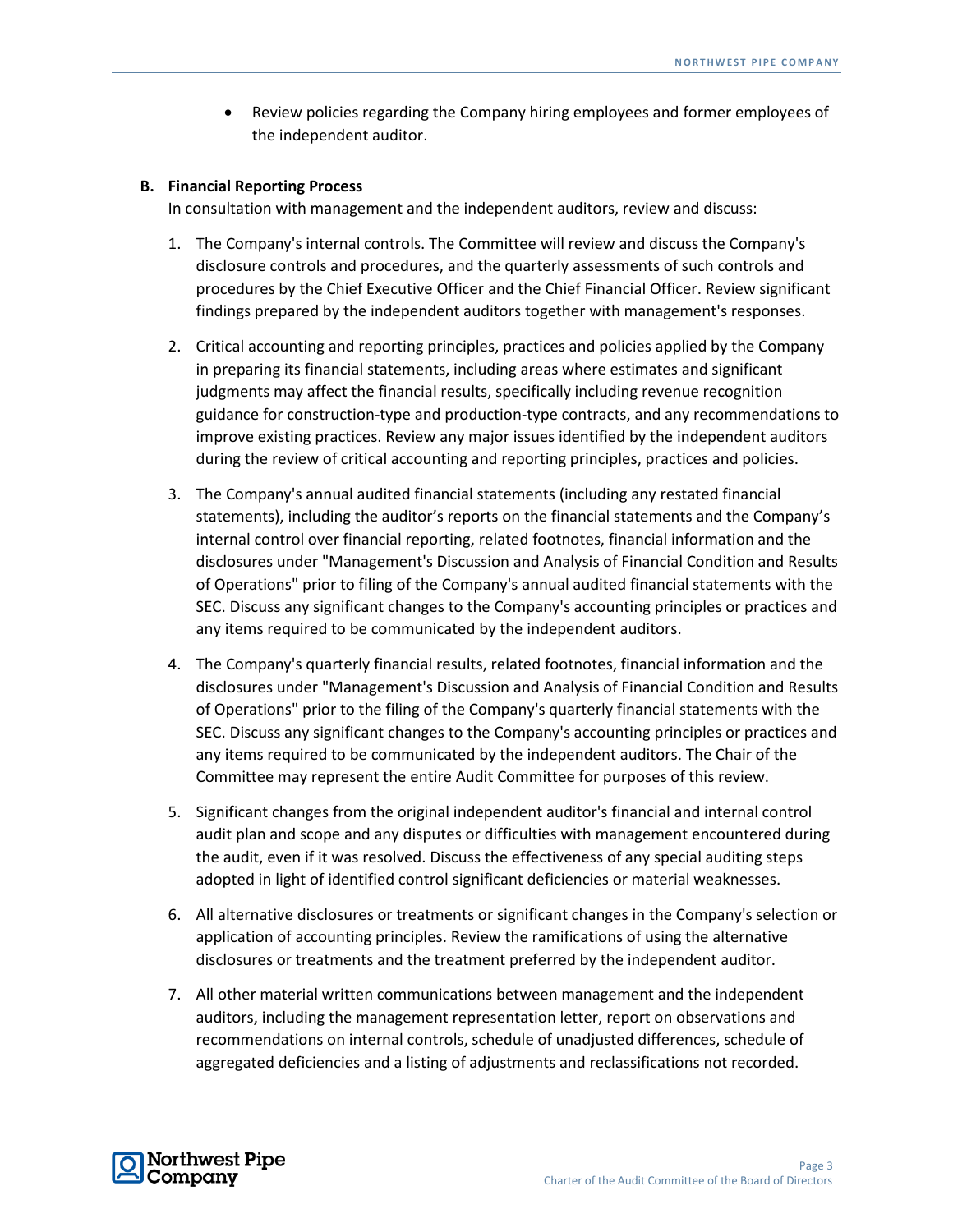#### **C. Independent Auditors**

- 1. The independent auditors are accountable to the Committee and the Board. The Committee shall review the independence and performance of the auditors, annually appoint the independent auditors and replace the independent auditors when circumstances warrant.
- 2. The Committee shall approve in advance all audit engagement fees and the terms of all audit services to be provided by the independent auditors.
- 3. The Committee will establish policies and procedures for the engagement of the independent auditors to provide permissible non-audit services, which shall include preapproval of permissible non-audit services to be provided by the independent auditors. The Committee shall approve in advance all permissible non-audit services to be provided by the independent auditors.
- 4. On an annual basis, the Committee should require the independent auditors to deliver a formal written report describing all significant relationships that the independent auditors have with the Company that could impair the auditors' independence and review, discuss and take appropriate action with respect to such report.
- 5. Review the independent auditors' financial and internal control audit plans, covering at a minimum their scope, staffing, critical accounting policies, areas of risk, locations, reliance upon management and the general audit approach.
- 6. Consider the independent auditors' judgments about the quality and appropriateness of the Company's accounting principles as applied in its financial reporting.
- 7. Review annually a report by the independent auditor describing: the firm's internal quality control procedures; any material issues raised by the most recent internal qualitycontrol review, peer review or Public Company Accounting Oversight Board review; and any material issues raised by any inquiry or investigation by governmental or professional authorities, within the preceding five years and any steps taken to deal with any such issues. Assure the regular rotation of the lead audit partner, as required by law. Based on the foregoing report, the independent auditor's work throughout the year and the opinions of management, the Committee will report to the Board its conclusions with respect to the independent auditors' qualifications, performance and independence.
- 8. Discuss with the independent auditors the quality of the Company's financial, accounting and auditing personnel.
- 9. Review annually Critical Audit Matter's identified within the independent auditors audit report that pertain to accounts or disclosures that are material to the financial statements and involved challenging, subjective or complex auditor judgment.

## **D. Other Audit Committee Responsibilities**

- 1. Annually prepare a report to shareholders for inclusion in the Company's annual proxy statement as required by the regulations of the SEC.
- 2. Perform any other activities consistent with this Charter, the Company's bylaws, and governing law, as the Committee or the Board deems necessary or appropriate.